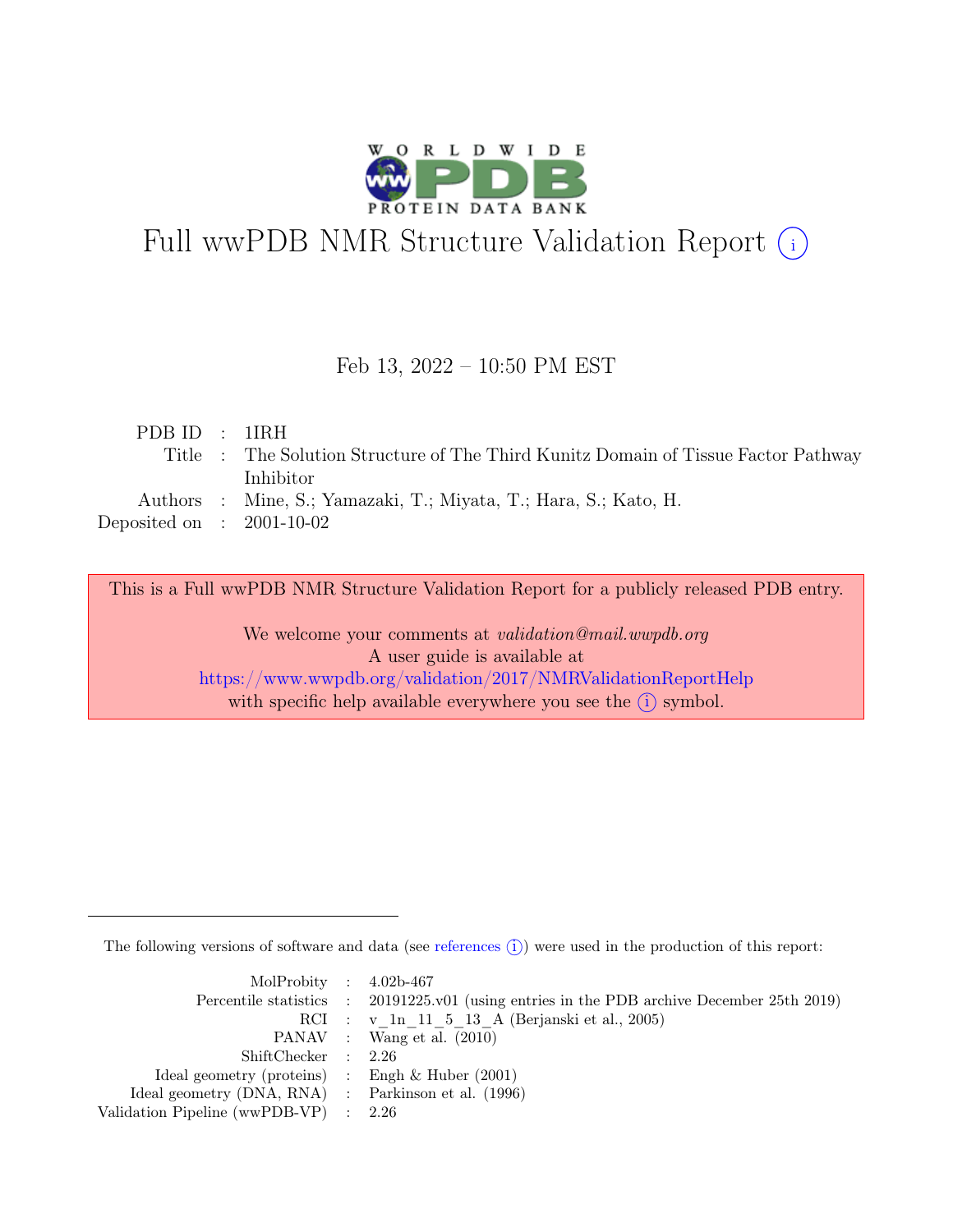## 1 Overall quality at a glance  $(i)$

The following experimental techniques were used to determine the structure: SOLUTION NMR

The overall completeness of chemical shifts assignment was not calculated.

Percentile scores (ranging between 0-100) for global validation metrics of the entry are shown in the following graphic. The table shows the number of entries on which the scores are based.



| Metric.               | Whole archive<br>$(\#Entries)$ | NMR archive<br>$(\#Entries)$ |  |  |
|-----------------------|--------------------------------|------------------------------|--|--|
| Clashscore            | 158937                         | 12864                        |  |  |
| Ramachandran outliers | 154571                         | 11451                        |  |  |
| Sidechain outliers    | 154315                         | 11428                        |  |  |

The table below summarises the geometric issues observed across the polymeric chains and their fit to the experimental data. The red, orange, yellow and green segments indicate the fraction of residues that contain outliers for  $>=$  3, 2, 1 and 0 types of geometric quality criteria. A cyan segment indicates the fraction of residues that are not part of the well-defined cores, and a grey segment represents the fraction of residues that are not modelled. The numeric value for each fraction is indicated below the corresponding segment, with a dot representing fractions  $\langle=5\%$ 

| Mol | Chain | Length | Quality of chain |     |  |     |  |
|-----|-------|--------|------------------|-----|--|-----|--|
|     |       | $\sim$ |                  |     |  |     |  |
|     |       |        | 74%              | 13% |  | 10% |  |

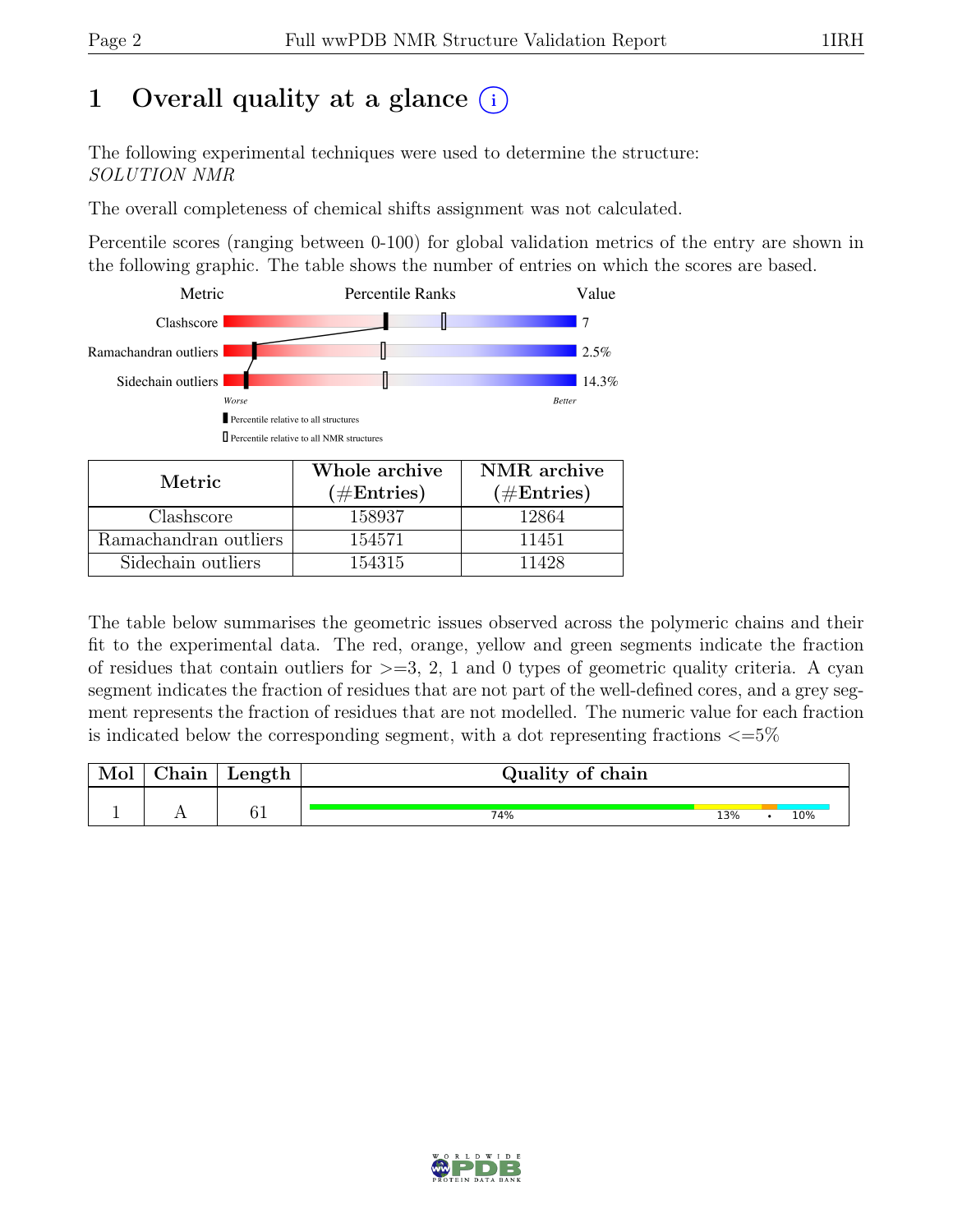## 2 Ensemble composition and analysis  $(i)$

This entry contains 20 models. Model 16 is the overall representative, medoid model (most similar to other models).

The following residues are included in the computation of the global validation metrics.

| Well-defined (core) protein residues                                        |                 |      |  |  |  |  |
|-----------------------------------------------------------------------------|-----------------|------|--|--|--|--|
| Backbone RMSD (Å) Medoid model<br>Well-defined core   Residue range (total) |                 |      |  |  |  |  |
|                                                                             | A:6-A:60 $(55)$ | 0.47 |  |  |  |  |

Ill-defined regions of proteins are excluded from the global statistics.

Ligands and non-protein polymers are included in the analysis.

The models can be grouped into 5 clusters and 4 single-model clusters were found.

| Cluster number        | Models           |
|-----------------------|------------------|
|                       | 7, 8, 15, 17, 20 |
|                       | 1, 3, 10, 16     |
|                       | 6, 9, 12         |
|                       | 2, 13            |
| Б                     | 18, 19           |
| Single-model clusters | 4; 5; 11; 14     |

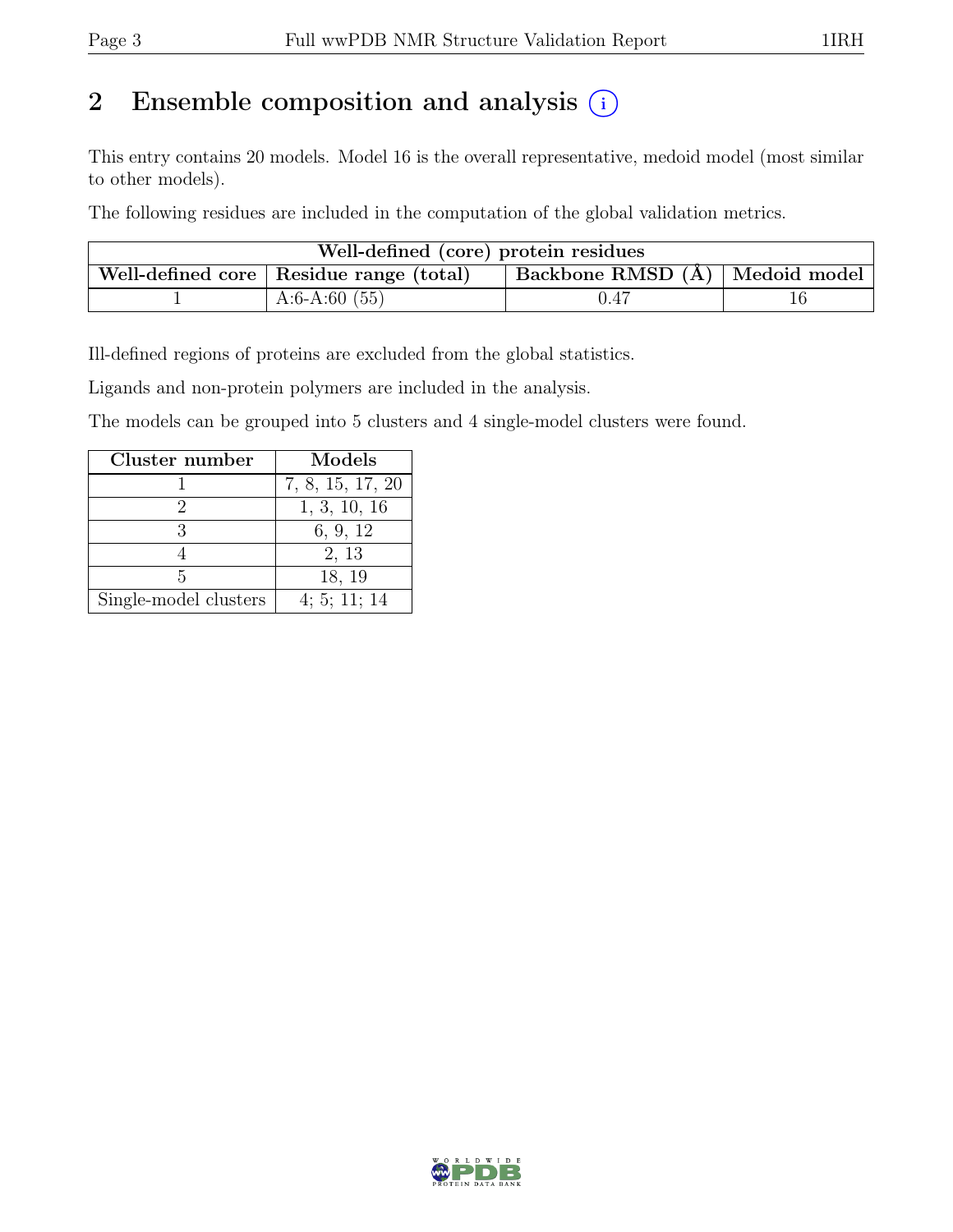## 3 Entry composition  $(i)$

There is only 1 type of molecule in this entry. The entry contains 935 atoms, of which 452 are hydrogens and 0 are deuteriums.

• Molecule 1 is a protein called tissue factor pathway inhibitor.

|  |  | Mol   Chain   Residues |                | Atoms |    |    |  | $\pm$ race |
|--|--|------------------------|----------------|-------|----|----|--|------------|
|  |  |                        | $_{\rm Total}$ |       | H  | N  |  |            |
|  |  | 935                    | 298            | 452   | 91 | 88 |  |            |

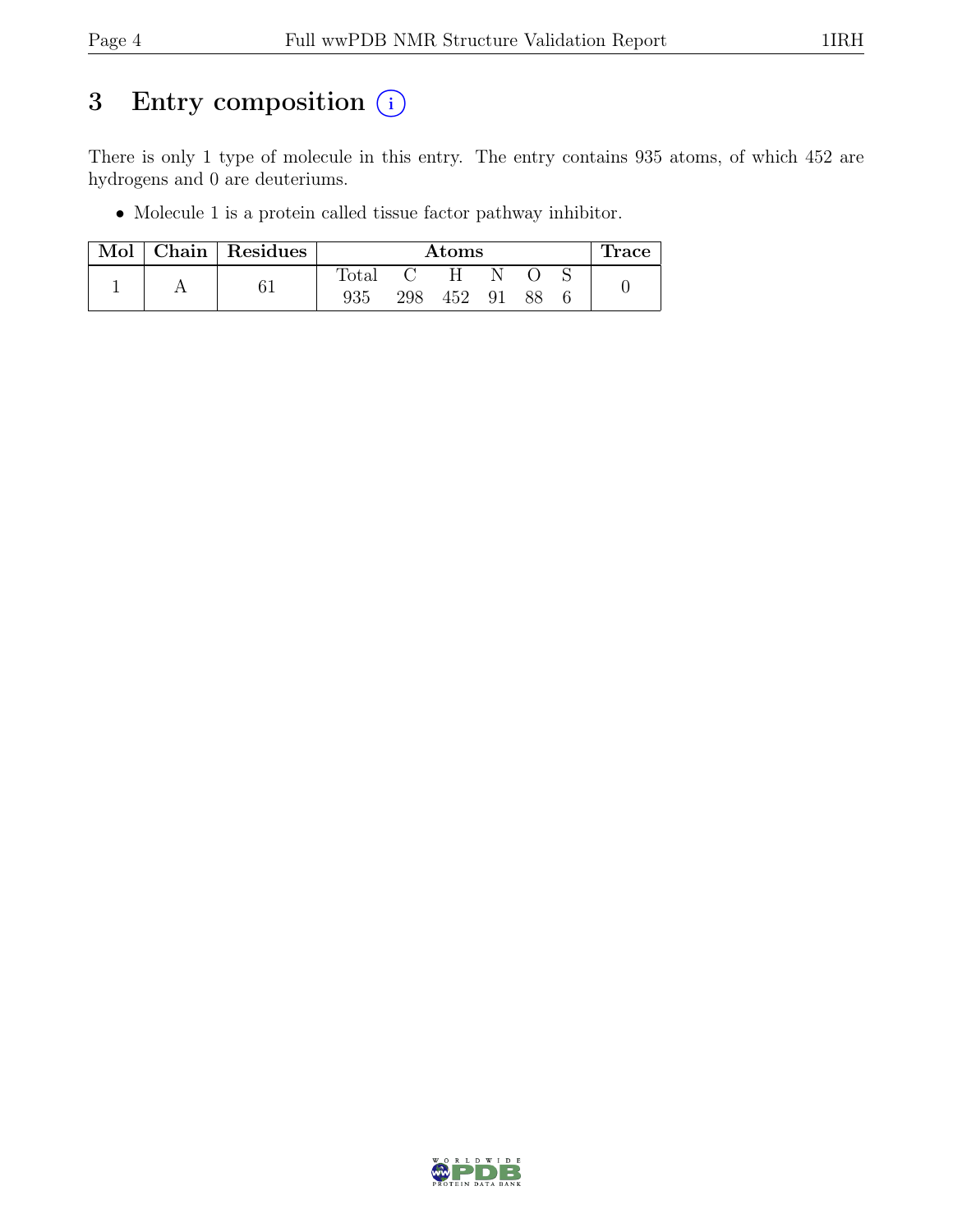# 4 Residue-property plots (i)

## <span id="page-4-0"></span>4.1 Average score per residue in the NMR ensemble

These plots are provided for all protein, RNA, DNA and oligosaccharide chains in the entry. The first graphic is the same as shown in the summary in section 1 of this report. The second graphic shows the sequence where residues are colour-coded according to the number of geometric quality criteria for which they contain at least one outlier:  $green = 0$ ,  $yellow = 1$ ,  $orange = 2$  and  $red =$ 3 or more. Stretches of 2 or more consecutive residues without any outliers are shown as green connectors. Residues which are classified as ill-defined in the NMR ensemble, are shown in cyan with an underline colour-coded according to the previous scheme. Residues which were present in the experimental sample, but not modelled in the final structure are shown in grey.

• Molecule 1: tissue factor pathway inhibitor



## 4.2 Scores per residue for each member of the ensemble

Colouring as in section [4.1](#page-4-0) above.

#### 4.2.1 Score per residue for model 1

• Molecule 1: tissue factor pathway inhibitor



#### 4.2.2 Score per residue for model 2



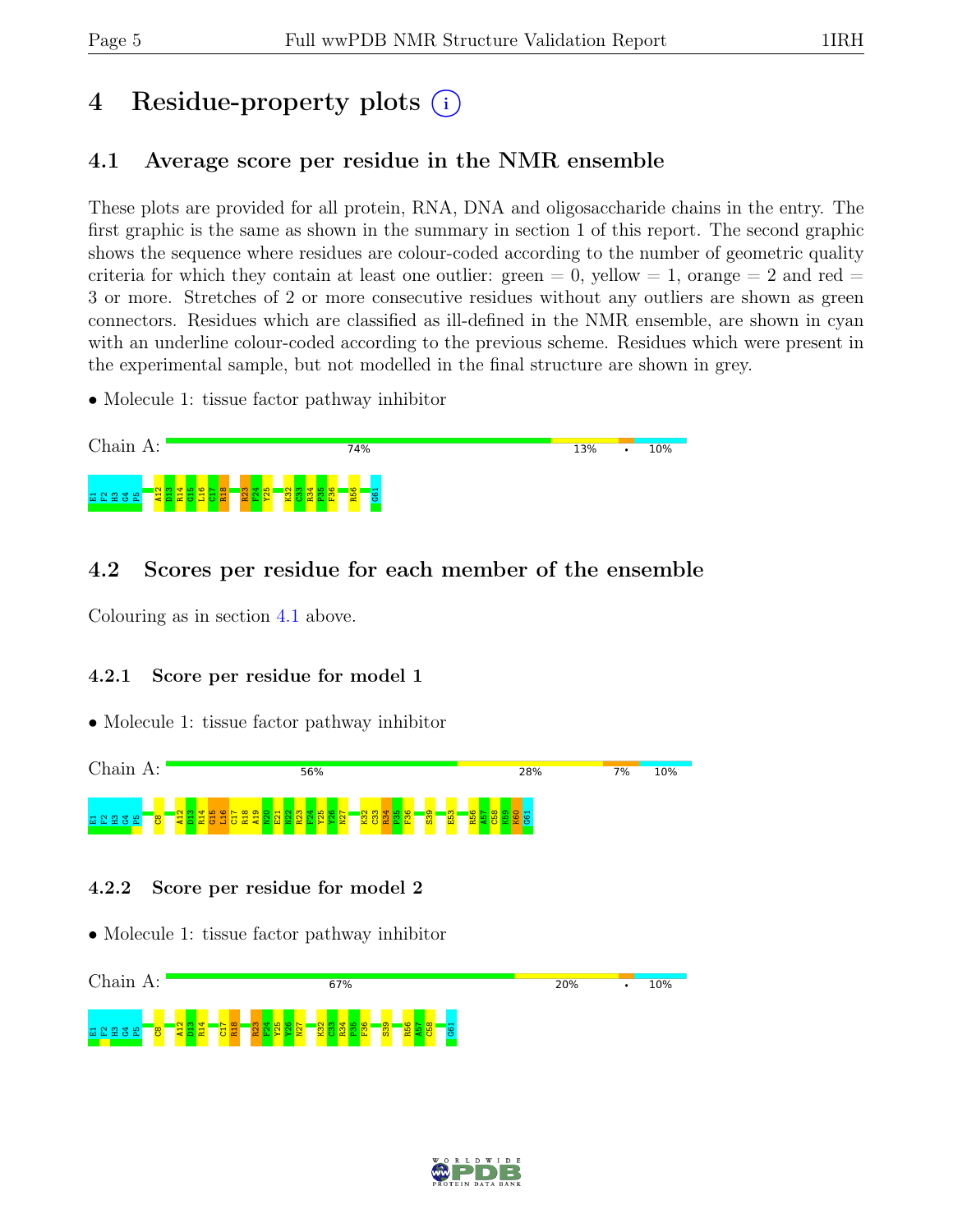#### 4.2.3 Score per residue for model 3

• Molecule 1: tissue factor pathway inhibitor



#### 4.2.4 Score per residue for model 4

• Molecule 1: tissue factor pathway inhibitor



#### 4.2.5 Score per residue for model 5

• Molecule 1: tissue factor pathway inhibitor



#### 4.2.6 Score per residue for model 6

• Molecule 1: tissue factor pathway inhibitor



#### 4.2.7 Score per residue for model 7



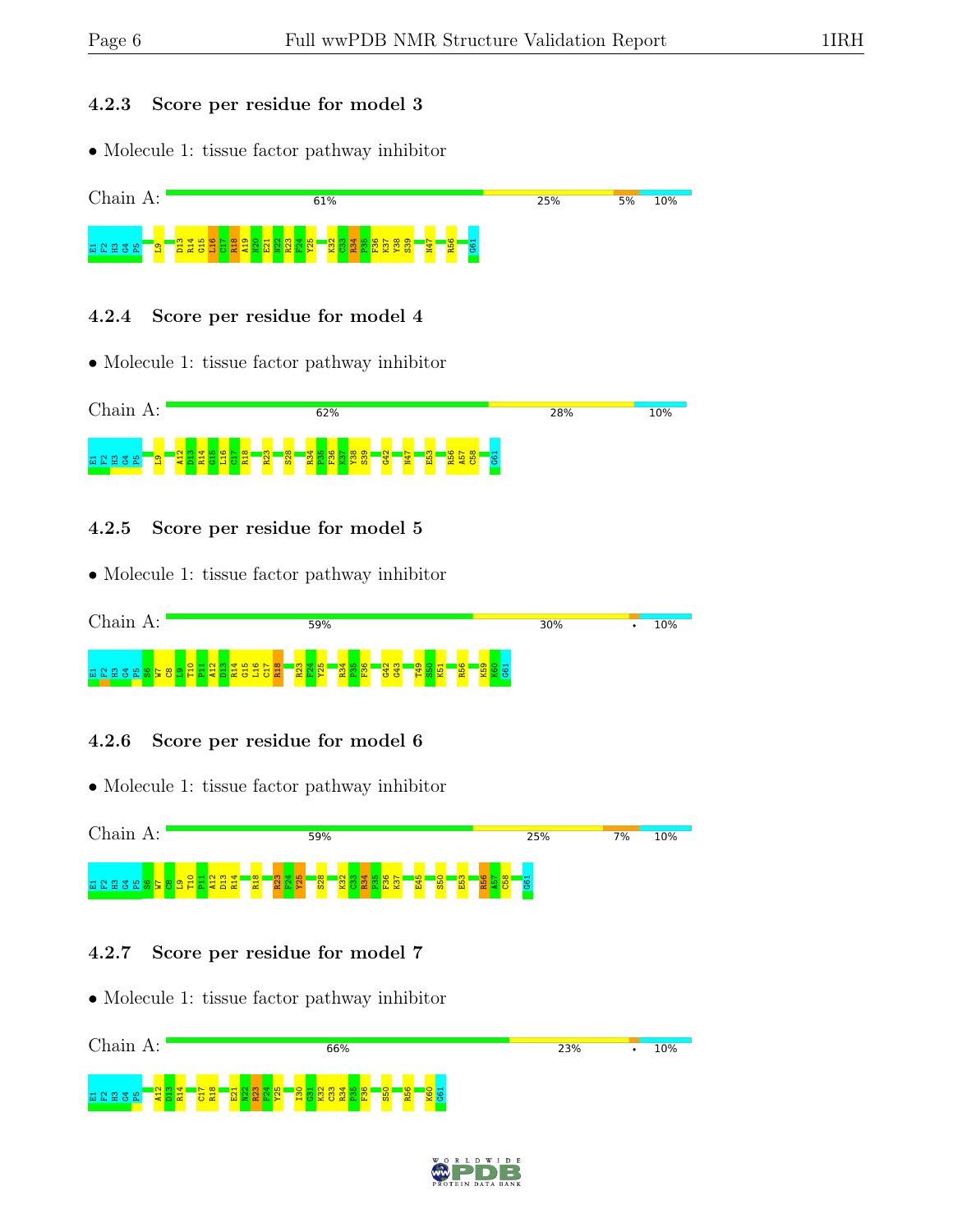#### 4.2.8 Score per residue for model 8

• Molecule 1: tissue factor pathway inhibitor



#### 4.2.9 Score per residue for model 9

• Molecule 1: tissue factor pathway inhibitor



#### 4.2.10 Score per residue for model 10

• Molecule 1: tissue factor pathway inhibitor



#### 4.2.11 Score per residue for model 11

• Molecule 1: tissue factor pathway inhibitor



#### 4.2.12 Score per residue for model 12



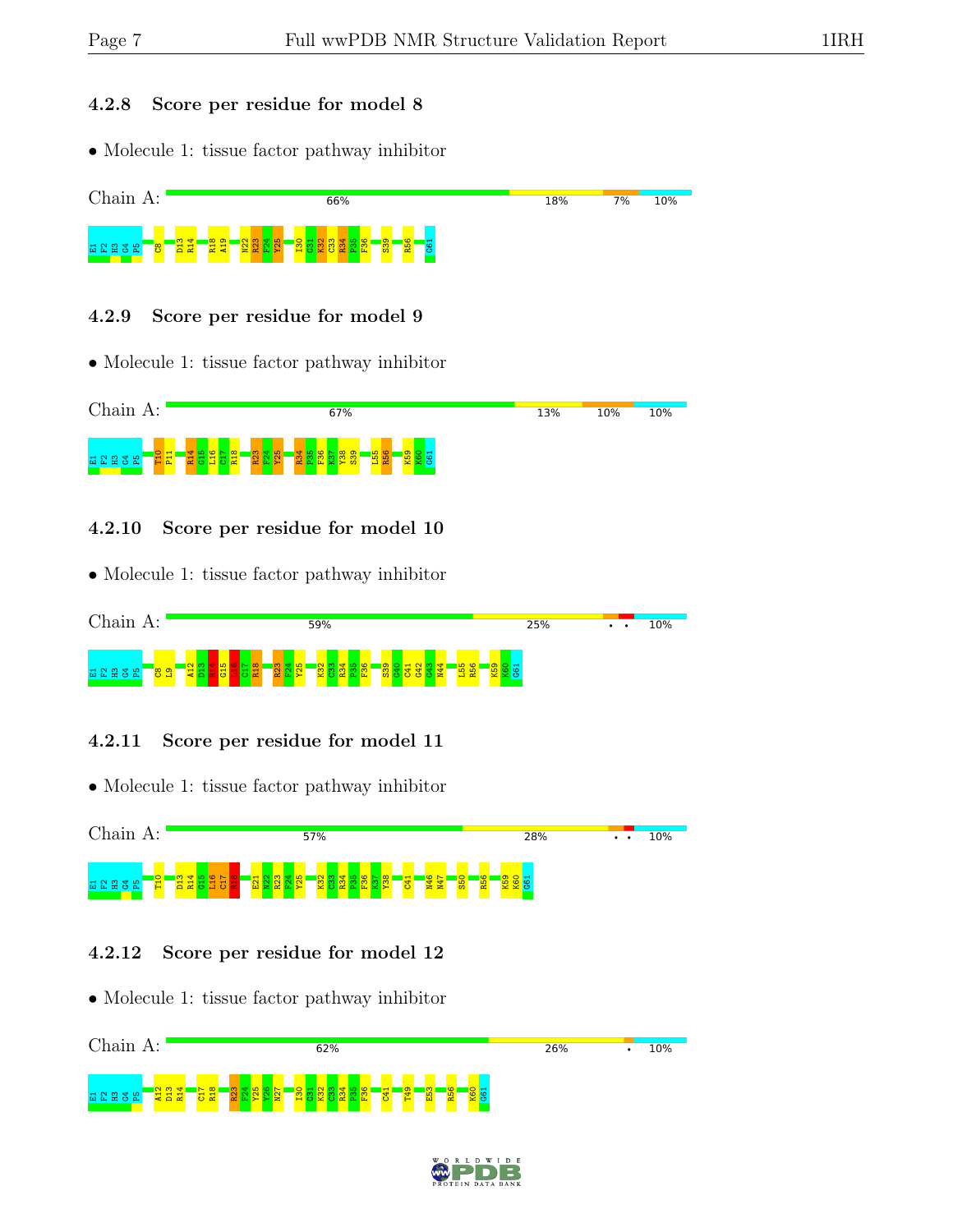#### 4.2.13 Score per residue for model 13

• Molecule 1: tissue factor pathway inhibitor



#### 4.2.14 Score per residue for model 14

• Molecule 1: tissue factor pathway inhibitor



#### 4.2.15 Score per residue for model 15

• Molecule 1: tissue factor pathway inhibitor



#### 4.2.16 Score per residue for model 16 (medoid)

• Molecule 1: tissue factor pathway inhibitor



#### 4.2.17 Score per residue for model 17



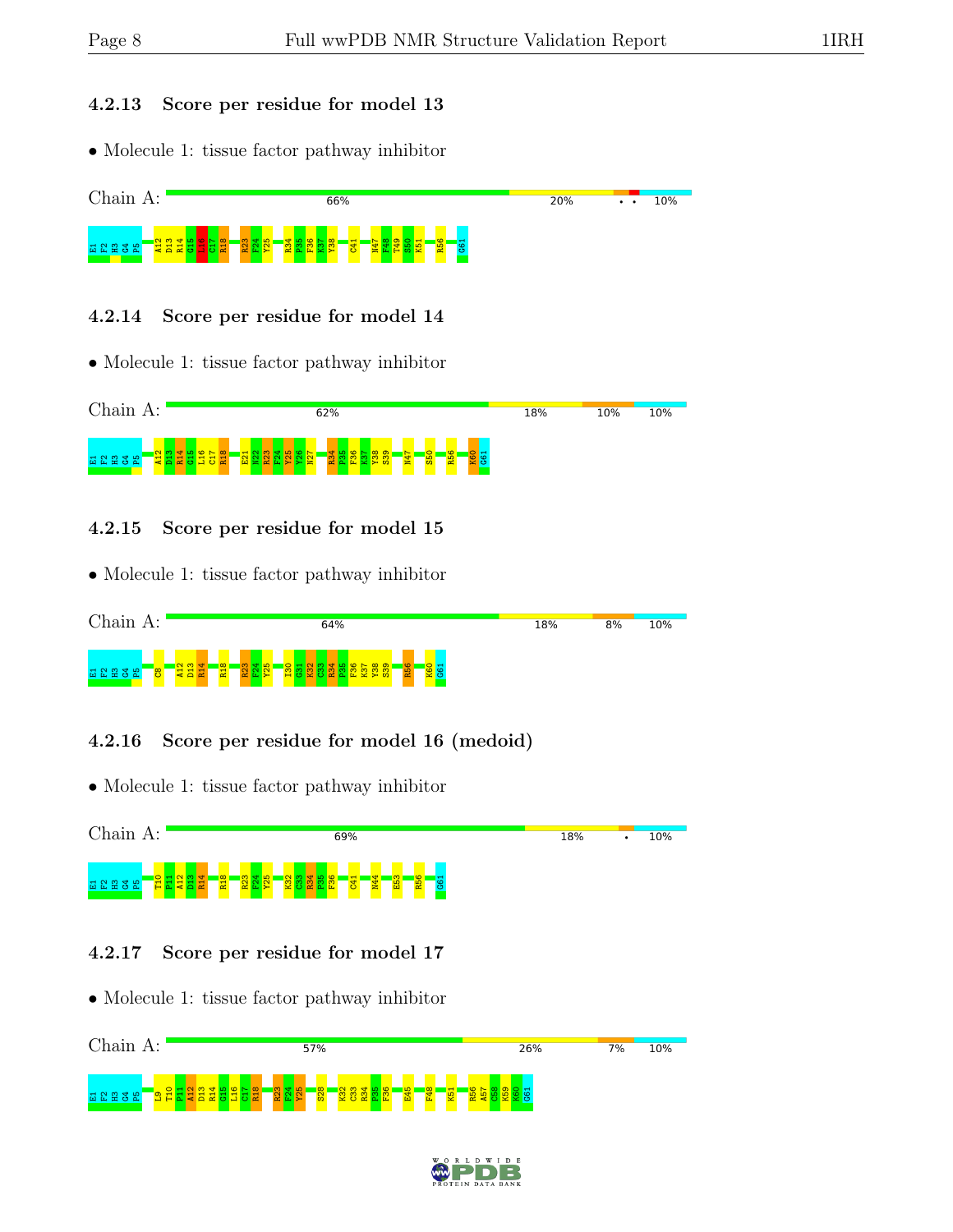#### 4.2.18 Score per residue for model 18

• Molecule 1: tissue factor pathway inhibitor



#### 4.2.19 Score per residue for model 19

• Molecule 1: tissue factor pathway inhibitor



#### 4.2.20 Score per residue for model 20

| Chain<br>$A$ :         | 57%            | 31% | 10% |
|------------------------|----------------|-----|-----|
| 룹 운<br>₩<br>စ္ပ<br>ം പ | <u>ာ</u><br>ίó |     |     |

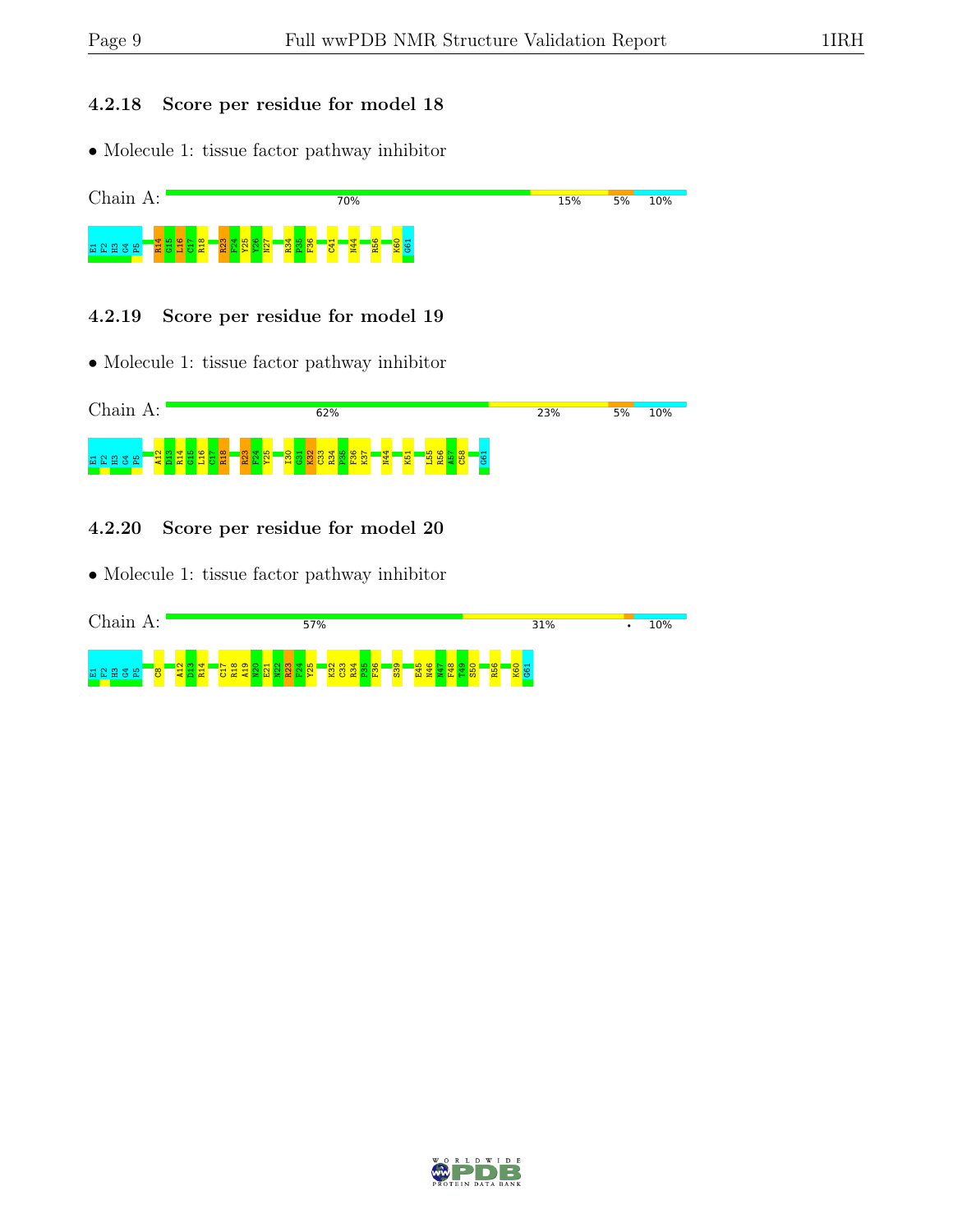## 5 Refinement protocol and experimental data overview  $(i)$

The models were refined using the following method: simulated annealing.

Of the 40 calculated structures, 20 were deposited, based on the following criterion: all calculated structures submitted,back calculated data agree with experimental NOESY spectrum,structures with acceptable covalent geometry,structures with favorable non-bond energy,structures with the least restraint violations, structures with the lowest energy, target function.

The following table shows the software used for structure solution, optimisation and refinement.

| Software name   Classification |                          | Version |
|--------------------------------|--------------------------|---------|
| X-PLOR                         | structure solution   3.1 |         |
| X-PLOR                         | refinement               | -3.1    |

No chemical shift data was provided.

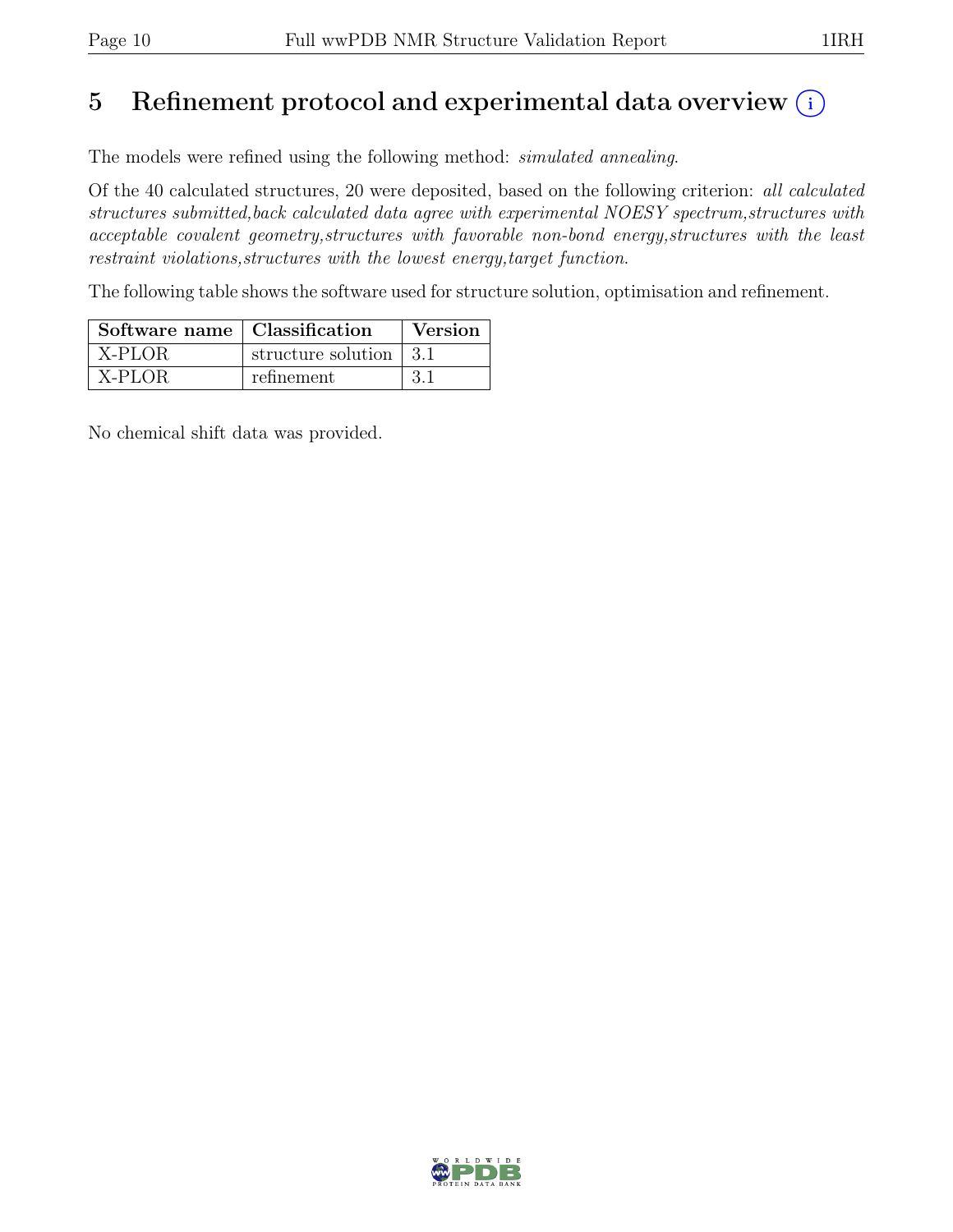# 6 Model quality  $(i)$

## 6.1 Standard geometry (i)

There are no covalent bond-length or bond-angle outliers.

Chiral center outliers are detected by calculating the chiral volume of a chiral center and verifying if the center is modelled as a planar moiety or with the opposite hand. A planarity outlier is detected by checking planarity of atoms in a peptide group, atoms in a mainchain group or atoms of a sidechain that are expected to be planar.

|  | Mol   Chain   Chirality   Planarity |               |
|--|-------------------------------------|---------------|
|  | $0.0 \pm 0.0$                       | $5.0 \pm 0.0$ |
|  |                                     | 100           |

There are no bond-length outliers.

There are no bond-angle outliers.

There are no chirality outliers.

All unique planar outliers are listed below. They are sorted by the frequency of occurrence in the ensemble.

| $Mol$   Chain | $Res \mid$ | Type       | Group     | Models (Total) |
|---------------|------------|------------|-----------|----------------|
|               | 14         | $\rm{ARG}$ | Sidechain | 20             |
|               | 18         | $\rm{ARG}$ | Sidechain | 20             |
|               | 23         | $\rm{ARG}$ | Sidechain | 20             |
|               | 34         | $\rm{ARG}$ | Sidechain | 20             |
|               | 56         | $\rm{ARG}$ | Sidechain | 20             |

## 6.2 Too-close contacts  $(i)$

In the following table, the Non-H and H(model) columns list the number of non-hydrogen atoms and hydrogen atoms in each chain respectively. The H(added) column lists the number of hydrogen atoms added and optimized by MolProbity. The Clashes column lists the number of clashes averaged over the ensemble.

|  |      | Mol   Chain   Non-H   H(model)   H(added)   Clashes |      |  |
|--|------|-----------------------------------------------------|------|--|
|  |      |                                                     |      |  |
|  | 8740 | 8300                                                | 8300 |  |

The all-atom clashscore is defined as the number of clashes found per 1000 atoms (including hydrogen atoms). The all-atom clashscore for this structure is 7.

All unique clashes are listed below, sorted by their clash magnitude.

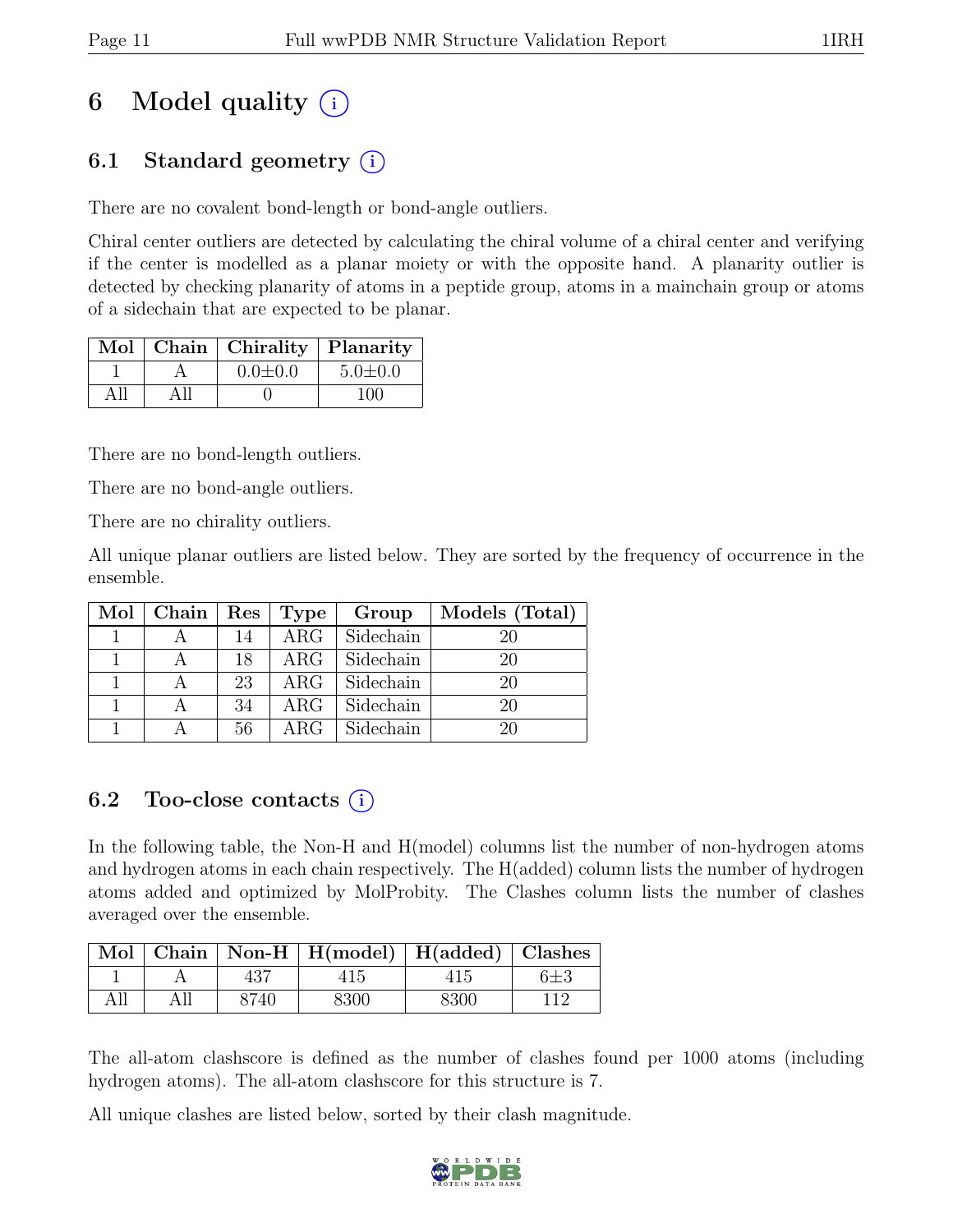|                             |                  |              |             | Models           |                |  |
|-----------------------------|------------------|--------------|-------------|------------------|----------------|--|
| Atom-1                      | Atom-2           | $Clash(\AA)$ | Distance(A) | Worst            | Total          |  |
| 1:A:12:ALA:HB2              | 1: A:25:TYR:CD1  | 0.80         | 2.11        | 12               | $\overline{5}$ |  |
| 1:A:12:ALA:HB2              | 1: A:25:TYR:CD2  | 0.79         | 2.12        | $6\,$            | $\overline{7}$ |  |
| 1:A:10:THR:HG21             | 1:A:44:ASN:ND2   | 0.71         | 2.00        | 16               | $\mathbf{1}$   |  |
| 1: A:9: LEU: HD23           | 1: A:28: SER:OG  | 0.66         | 1.90        | $6\,$            | $\overline{3}$ |  |
| 1:A:12:ALA:HB2              | 1: A:25:TYR:CG   | 0.65         | 2.27        | 12               | 11             |  |
| 1:A:19:ALA:HB3              | 1:A:39:SER:O     | 0.60         | 1.96        | $\mathbf{1}$     | $\mathbf{1}$   |  |
| 1:A:19:ALA:HB3              | 1: A:39: SER: HA | 0.59         | 1.73        | $\boldsymbol{3}$ | 3              |  |
| 1:A:7:TRP:O                 | 1: A:10:THR:HG22 | 0.58         | 1.98        | $\overline{6}$   | $\overline{2}$ |  |
| 1:A:23:ARG:NH1              | 1: A:49:THR:HG22 | 0.57         | 2.14        | 12               | $\overline{2}$ |  |
| 1:A:12:ALA:HB1              | 1:A:36:PHE:CE2   | 0.53         | 2.37        | $\overline{4}$   | $\overline{1}$ |  |
| 1:A:30:ILE:HD12             | 1: A:32: LYS: CG | 0.52         | 2.35        | 15               | $\overline{2}$ |  |
| 1:A:12:ALA:HB1              | 1:A:14:ARG:HD3   | 0.52         | 1.82        | 10               | $\mathbf{1}$   |  |
| 1:A:12:ALA:HB1              | 1:A:36:PHE:CD2   | 0.51         | 2.40        | $\overline{4}$   | $\mathbf{1}$   |  |
| 1:A:16:LEU:HD13             | 1:A:42:GLY:O     | 0.48         | 2.08        | $\overline{5}$   | $\overline{1}$ |  |
| 1:A:12:ALA:HB1              | 1:A:14:ARG:CD    | 0.48         | 2.39        | 10               | $\mathbf 1$    |  |
| 1:A:16:LEU:HD13             | 1:A:42:GLY:HA3   | 0.48         | 1.84        | 10               | $\mathbf{1}$   |  |
| 1: A:10:THR:HG23            | 1: A:46: ASN:ND2 | 0.47         | 2.24        | 11               | $\mathbf{1}$   |  |
| 1: A:15: GLY:O              | 1:A:16:LEU:HD12  | 0.47         | 2.08        | $\mathbf{1}$     | $\mathbf{1}$   |  |
| 1:A:14:ARG:CG               | 1:A:36:PHE:CD2   | 0.47         | 2.97        | 10               | $\mathbf{1}$   |  |
| 1:A:16:LEU:HD13             | 1:A:42:GLY:C     | 0.47         | 2.29        | 10               | $\overline{1}$ |  |
| 1:A:14:ARG:NE               | 1: A:36: PHE:CE2 | 0.47         | 2.83        | 10               | $\mathbf{1}$   |  |
| 1:A:30:ILE:HD12             | 1:A:32:LYS:HB2   | 0.46         | 1.87        | $\overline{7}$   | $\mathbf{1}$   |  |
| 1:A:12:ALA:N                | 1: A:25:TYR:CE1  | 0.46         | 2.84        | 15               | $\overline{2}$ |  |
| 1:A:16:LEU:HD13             | 1:A:42:GLY:CA    | 0.46         | 2.41        | 10               | $\overline{1}$ |  |
| 1: A:25:TYR:CB              | 1: A:36: PHE:CD1 | 0.45         | 3.00        | 10               | $\overline{3}$ |  |
| 1:A:12:ALA:HB2              | 1: A:25:TYR:CE1  | 0.45         | 2.47        | 10               | $\mathbf{1}$   |  |
| 1:A:48:PHE:CE1              | 1:A:57:ALA:CB    | 0.45         | 3.00        | 17               | $\mathbf{1}$   |  |
| 1:A:30:ILE:HD12             | 1:A:32:LYS:HB3   | 0.45         | 1.89        | 12               | $\mathbf{1}$   |  |
| 1: A:38:TYR:CE1             | 1:A:47:ASN:ND2   | 0.45         | 2.85        | $\overline{4}$   | $\overline{2}$ |  |
| 1: A:10:THR:HG22            | 1:A:11:PRO:HD2   | 0.44         | 1.89        | 9                | $\mathbf 1$    |  |
| 1:A:23:ARG:O                | 1: A:36: PHE:CD1 | 0.44         | 2.71        | 20               | 11             |  |
| 1: A:25:TYR:HB2             | 1:A:36:PHE:CD1   | 0.43         | 2.48        | 10               | 15             |  |
| $1:A:23:AR\overline{G:CB}$  | 1:A:36:PHE:CE1   | 0.43         | 3.01        | 6                | $\overline{3}$ |  |
| $1:A:14:ARG:\overline{NH1}$ | 1: A:36: PHE: CZ | 0.43         | 2.86        | 10               | 1              |  |
| 1:A:48:PHE:CZ               | 1:A:57:ALA:CB    | 0.43         | 3.01        | 17               | $\mathbf{1}$   |  |
| 1: A:38: TYR: CE2           | 1: A:39: SER:O   | 0.42         | 2.72        | 9                | $\mathbf{1}$   |  |
| 1:A:23:ARG:CB               | 1: A:36: PHE: CZ | 0.42         | 3.02        | 10               | $\mathbf{1}$   |  |
| 1: A:10:THR:O               | 1: A:10:THR:HG23 | 0.42         | 2.14        | 17               | $\mathbf{1}$   |  |
| 1:A:55:LEU:HD22             | 1:A:59:LYS:HD3   | 0.42         | 1.91        | 10               | $\mathbf{1}$   |  |
| 1: A:16: LEU: HD13          | 1: A:41: CYS:O   | 0.42         | 2.14        | 13               | 1              |  |
| 1:A:12:ALA:CB               | 1: A:25:TYR:CD1  | 0.42         | 3.02        | 15               | $\mathbf{1}$   |  |
| 1:A:23:ARG:HB2              | 1:A:36:PHE:CE1   | 0.42         | 2.50        | 18               | $\mathbf{1}$   |  |

Continued on next page...

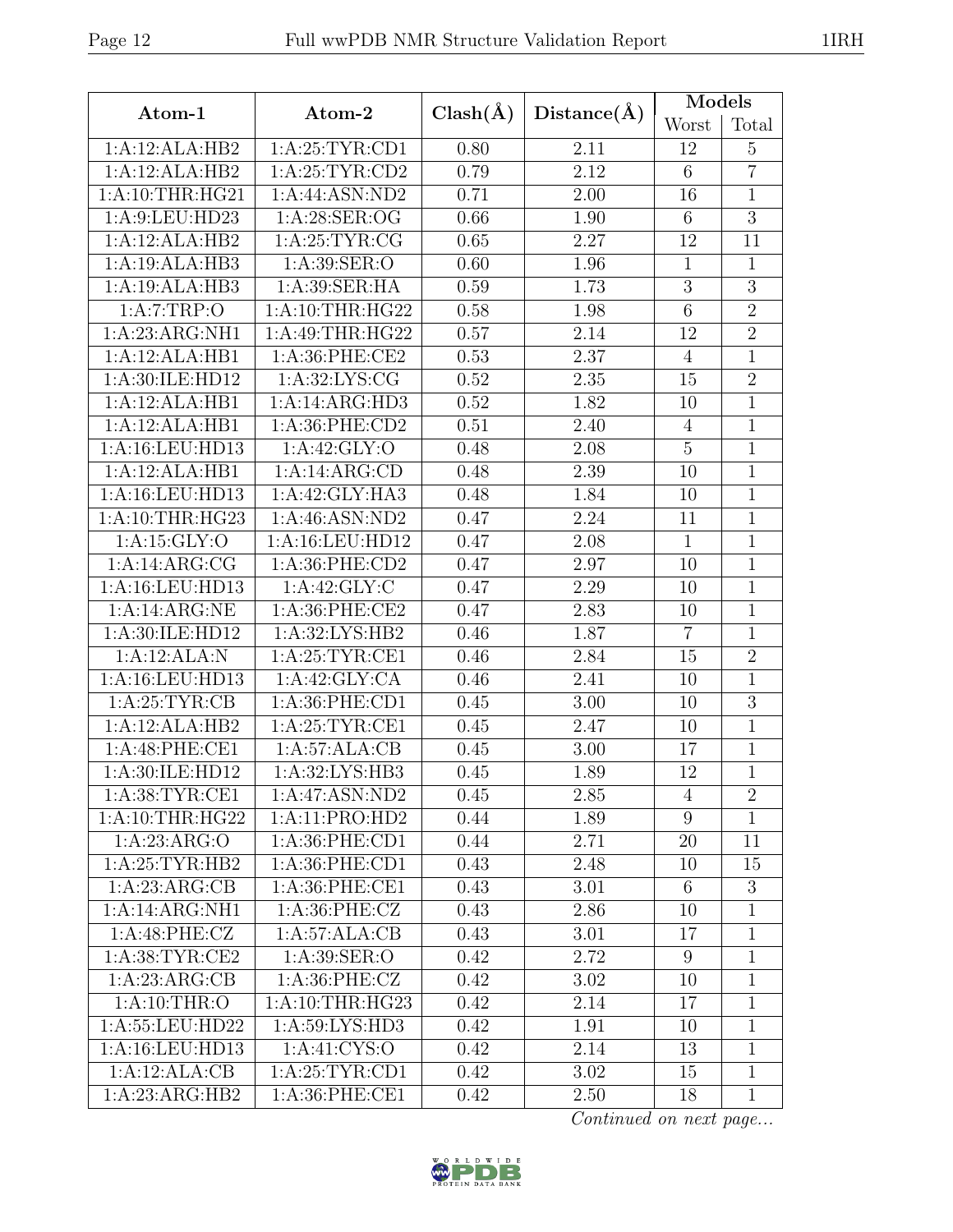|                   | $Clash(\AA)$<br>Atom-2<br>Atom-1 |      | Distance(A) | Models |                             |
|-------------------|----------------------------------|------|-------------|--------|-----------------------------|
|                   |                                  |      |             | Worst  | Total                       |
| 1:A:38:TYR:CE1    | 1:A:47:ASN:OD1                   | 0.41 | 2.73        | 11     |                             |
| 1:A:23:ARG:HB2    | 1: A:36: PHE: CZ                 | 0.41 | 2.50        | 10     | 1                           |
| 1:A:46:ASN:OD1    | 1: A:48: PHE: CZ                 | 0.41 | 2.73        | 20     | 1                           |
| 1:A:14:ARG:O      | 1: A:38: TYR: CE1                | 0.41 | 2.74        | 15     | 1                           |
| 1: A:30: ILE: CD1 | 1: A:32: LYS: CG                 | 0.41 | 2.98        | 19     | 1                           |
| 1: A:38:TYR:CZ    | 1:A:47:ASN:OD1                   | 0.41 | 2.74        | 14     | $\mathcal{D}_{\mathcal{L}}$ |
| 1: A:53: GLU:O    | 1:A:57:ALA:HB2                   | 0.40 | 2.15        | 4      | 1                           |
| 1:A:17:CYS:O      | 1:A:18:ARG:CB                    | 0.40 | 2.68        | 11     | 1                           |
| 1: A:51: LYS: HE3 | 1: A:55:LEU:HD11                 | 0.40 | 1.92        | 19     | 1                           |
| 1: A: 13: ASP: O  | 1: A:38: TYR: CD1                | 0.40 | 2.75        | 11     | 1                           |
| 1: A:38: TYR: CD1 | $1:A:47:ASN:O\overline{D1}$      | 0.40 | 2.74        | 3      | 1                           |
| 1: A:36: PHE:CD1  | 1: A:36: PHE:N                   | 0.40 | 2.89        | 12     |                             |

Continued from previous page...

## 6.3 Torsion angles (i)

#### 6.3.1 Protein backbone (i)

In the following table, the Percentiles column shows the percent Ramachandran outliers of the chain as a percentile score with respect to all PDB entries followed by that with respect to all NMR entries. The Analysed column shows the number of residues for which the backbone conformation was analysed and the total number of residues.

| Mol | Chain | Analysed        | Favoured                   | Allowed           | Outliers         |   | Percentiles |
|-----|-------|-----------------|----------------------------|-------------------|------------------|---|-------------|
|     |       | $55/61(90\%)$   | 44 $\pm 2$ (80 $\pm 4\%$ ) | $9\pm2(17\pm4\%)$ | $1\pm1(3\pm2\%)$ |   | 45          |
| All |       | 1100/1220 (90%) | 884 (80%)                  | 188 (17%)         | $28(3\%)$        | 9 | 45          |

All 12 unique Ramachandran outliers are listed below. They are sorted by the frequency of occurrence in the ensemble.

| Mol | Chain | Res | <b>Type</b> | Models (Total) |
|-----|-------|-----|-------------|----------------|
| 1   | А     | 16  | LEU         | 8              |
| 1   | А     | 15  | <b>GLY</b>  | 4              |
| 1   | А     | 17  | <b>CYS</b>  | 3              |
| 1   | А     | 44  | <b>ASN</b>  | 3              |
| 1   | А     | 60  | <b>LYS</b>  | $\overline{2}$ |
| 1   | А     | 41  | <b>CYS</b>  | $\overline{2}$ |
| 1   | А     | 39  | <b>SER</b>  | 1              |
| 1   | А     | 42  | <b>GLY</b>  | 1              |
| 1   | А     | 43  | <b>GLY</b>  | 1              |
|     |       | 18  | $\rm{ARG}$  |                |

Continued on next page...

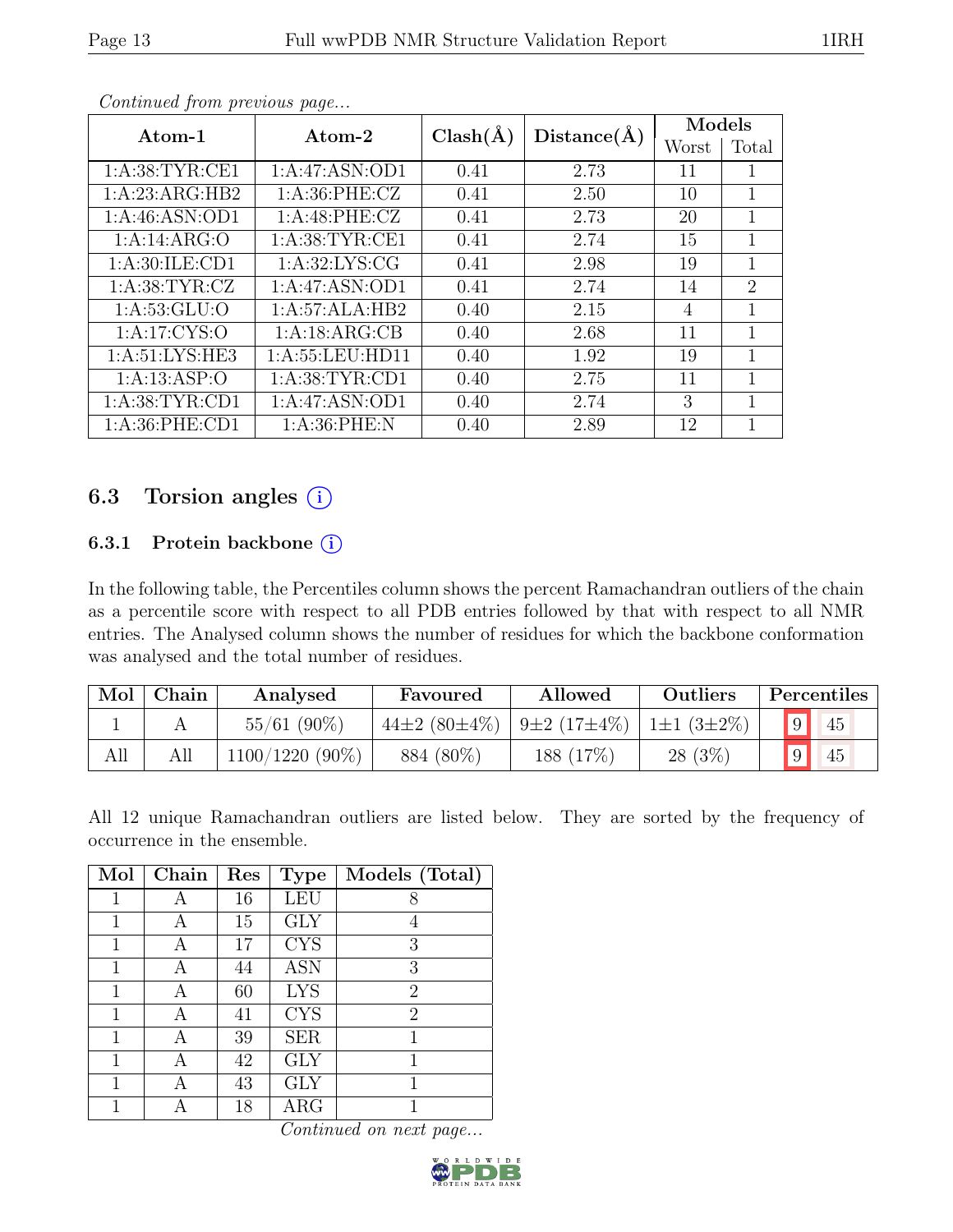Continued from previous page...

|  |     | Mol   Chain   Res   Type   Models (Total) |
|--|-----|-------------------------------------------|
|  | GLU |                                           |
|  |     |                                           |

#### 6.3.2 Protein sidechains  $(i)$

In the following table, the Percentiles column shows the percent sidechain outliers of the chain as a percentile score with respect to all PDB entries followed by that with respect to all NMR entries. The Analysed column shows the number of residues for which the sidechain conformation was analysed and the total number of residues.

| Mol | Chain | Analysed         | Rotameric          | Outliers          | Percentiles          |
|-----|-------|------------------|--------------------|-------------------|----------------------|
|     |       | 47/51(92%)       | $40\pm2(86\pm5\%)$ | $7\pm2(14\pm5\%)$ | $6\vert$<br>46       |
| All | All   | $940/1020(92\%)$ | $806~(86\%)$       | 134 (14\%)        | $\overline{6}$<br>46 |

All 28 unique residues with a non-rotameric sidechain are listed below. They are sorted by the frequency of occurrence in the ensemble.

| Mol            | Chain          | Res             | Type                    | Models (Total) |
|----------------|----------------|-----------------|-------------------------|----------------|
| $\mathbf{1}$   | А              | $\overline{3}2$ | <b>LYS</b>              | 12             |
| $\overline{1}$ | $\overline{A}$ | 18              | $\rm{ARG}$              | 9              |
| $\overline{1}$ | $\overline{A}$ | 16              | <b>LEU</b>              | $\overline{8}$ |
| $\overline{1}$ | $\overline{A}$ | 34              | $\rm{ARG}$              | 8              |
| $\mathbf{1}$   | A              | 60              | <b>LYS</b>              | 8              |
| $\overline{1}$ | $\overline{A}$ | 8               | CYS                     | $\overline{7}$ |
| $\mathbf{1}$   | A              | $13\,$          | ASP                     | $\overline{7}$ |
| $\overline{1}$ | $\overline{A}$ | 33              | $\overline{\text{CYS}}$ | $\sqrt{6}$     |
| $\mathbf 1$    | А              | $17\,$          | <b>CYS</b>              | $\rm 5$        |
| $\mathbf{1}$   | A              | 21              | $GL\overline{U}$        | $\overline{5}$ |
| $\mathbf{1}$   | A              | $\overline{27}$ | <b>ASN</b>              | $\overline{5}$ |
| $\mathbf{1}$   | A              | 58              | <b>CYS</b>              | $\overline{5}$ |
| $\overline{1}$ | $\overline{A}$ | $\overline{25}$ | <b>TYR</b>              | $\overline{5}$ |
| $\overline{1}$ | A              | 50              | <b>SER</b>              | $\overline{5}$ |
| $\overline{1}$ | $\overline{A}$ | 14              | $\overline{\rm{ARG}}$   | $\overline{5}$ |
| $\mathbf{1}$   | $\overline{A}$ | 53              | GLU                     | $\overline{4}$ |
| $\mathbf{1}$   | $\overline{A}$ | 39              | <b>SER</b>              | $\overline{4}$ |
| $\overline{1}$ | $\overline{A}$ | 37              | <b>LYS</b>              | $\overline{4}$ |
| $\mathbf{1}$   | А              | 59              | <b>LYS</b>              | $\overline{4}$ |
| $\overline{1}$ | $\overline{A}$ | $\overline{51}$ | <b>LYS</b>              | $\overline{3}$ |
| $\mathbf{1}$   | А              | $45\,$          | GLU                     | 3              |
| $\mathbf{1}$   | A              | 56              | $\rm{ARG}$              | $\overline{3}$ |
| $\overline{1}$ | А              | 41              | $\overline{\text{CYS}}$ | $\overline{3}$ |

Continued on next page...

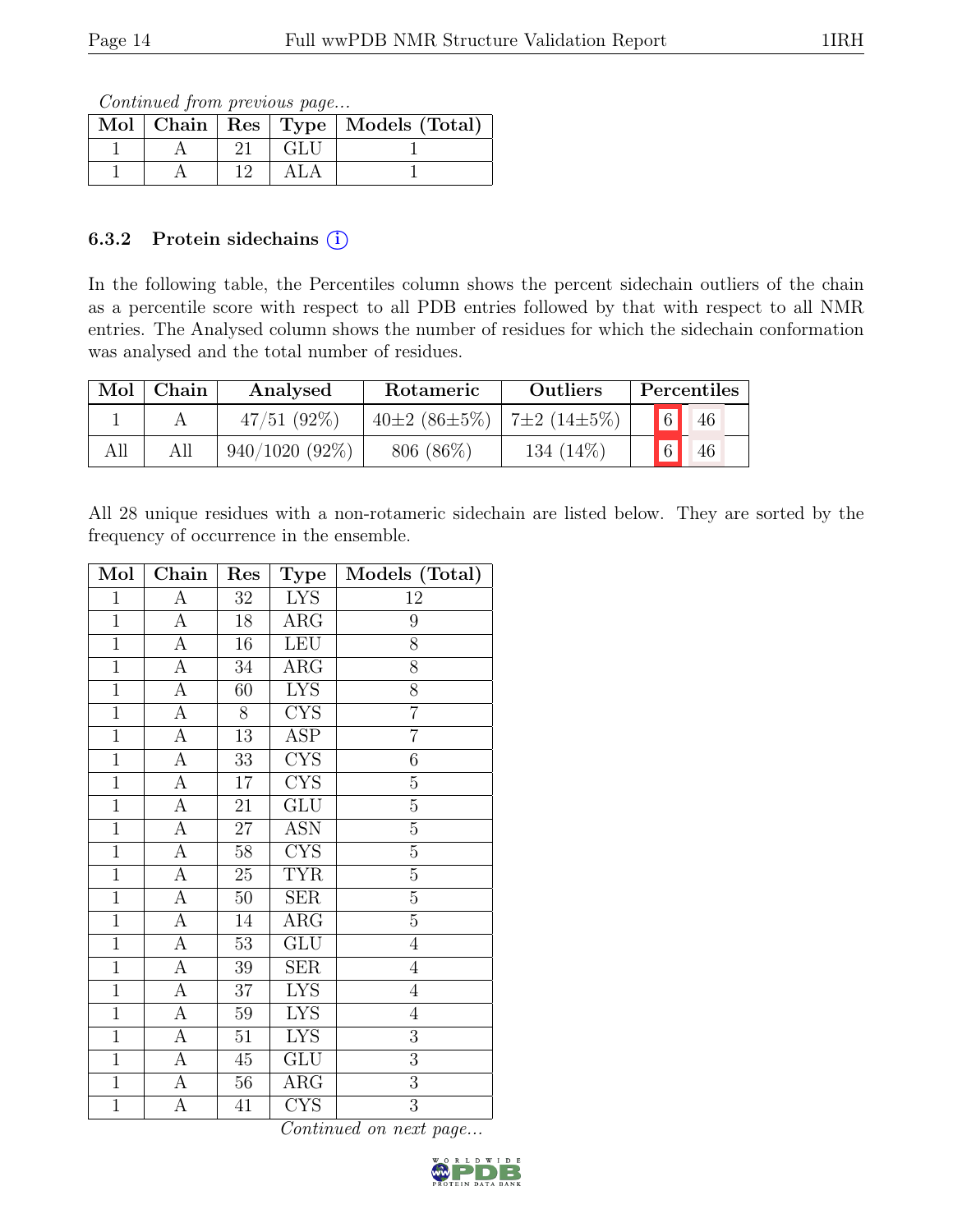| $Mol$   Chain | Res' | <b>Type</b> | Models (Total) |
|---------------|------|-------------|----------------|
|               |      | LEU         |                |
|               | 49   | <b>THR</b>  |                |
|               | 22   | <b>ASN</b>  |                |
|               | 10   | <b>THR</b>  |                |
|               | 55   | LEU         |                |

Continued from previous page...

### 6.3.3 RNA  $(i)$

There are no RNA molecules in this entry.

### 6.4 Non-standard residues in protein, DNA, RNA chains  $(i)$

There are no non-standard protein/DNA/RNA residues in this entry.

### 6.5 Carbohydrates  $(i)$

There are no monosaccharides in this entry.

## 6.6 Ligand geometry  $(i)$

There are no ligands in this entry.

### 6.7 Other polymers  $(i)$

There are no such molecules in this entry.

### 6.8 Polymer linkage issues  $(i)$

There are no chain breaks in this entry.